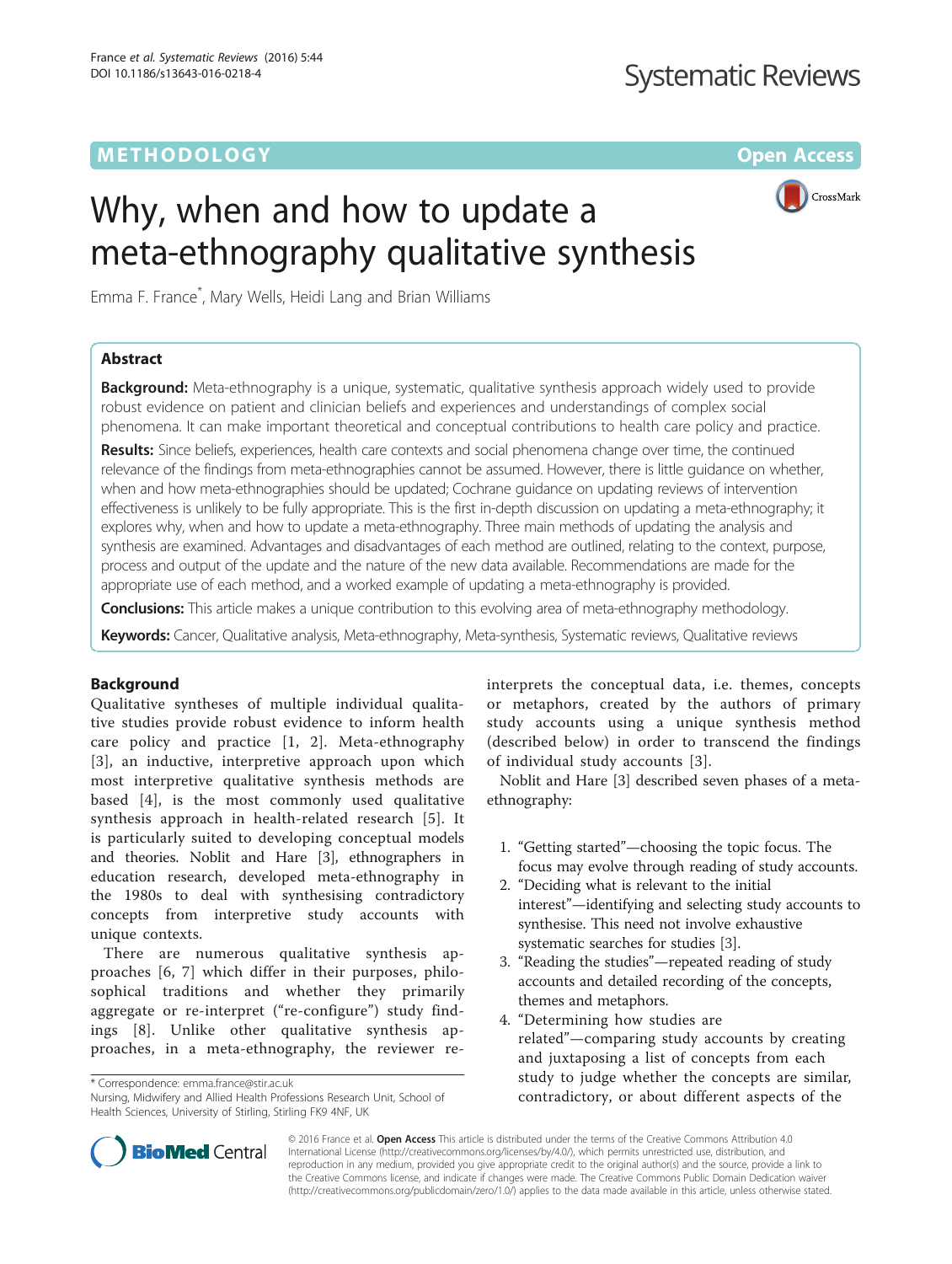topic being researched. This indicates which type of synthesis is possible: "reciprocal", "refutational" or a "line of argument synthesis", respectively.

- 5. "Translating the studies into one another"—systematically comparing or "translating" themes, metaphors or concepts across and within primary study accounts. This is not literal translation but translation of meaning to generate explanation of a phenomenon. It is a process akin to constant comparison (systematically comparing all the data throughout the analysis process). Translation is based upon Turner's theory of social explanation [[9\]](#page-10-0) which maintains that all social explanation is comparative and must be inductive. The translated concepts collectively are one level of synthesis. The translation process is key to metaethnography.
- 6. "Synthesising translations"—when phase 5 results in many translations, these can be compared to see if there are common types of translations or if some translations or concepts can encompass those from other study accounts to reach new interpretations.
- 7. "Expressing the synthesis"—conveying the findings of the synthesis in a form suitable for the particular audience.

Meta-ethnographies can refute or revise understanding of a phenomenon [[10\]](#page-10-0); generate testable models, theories and hypotheses [[11](#page-10-0)]; provide a historical overview of concepts or theories [[10](#page-10-0)]; increase the relevance of findings from single qualitative studies for broader contexts [\[12\]](#page-10-0); identify directions for future research; reveal when no new conceptual development in a field has occurred [[13](#page-10-0)]; inform and enhance the design of complex interventions; and enhance interpretation of systematic reviews of intervention effectiveness [\[14\]](#page-10-0). Consequently, qualitative syntheses are increasingly used to provide evidence to underpin health care policy and practice, for example, by Cochrane [[15](#page-10-0)], the World Health Organization ([http://](http://optimizemnh.org/) [optimizeMNH.org\)](http://optimizemnh.org/) [[15](#page-10-0)] and the National Institute for Health and Care Excellence (NICE) [\[16\]](#page-10-0).

Evidence syntheses of any kind can become out-ofdate. However, there is very little guidance relating to whether, when and how to update a qualitative synthesis [\[17\]](#page-10-0). In this paper, our aim is to contribute to the limited published literature on the process of updating a meta-ethnography which is particularly challenging because of its unique and complex synthesis process. First, we explore why and when a meta-ethnography (or other qualitative synthesis) should be updated; then, we identify how to do it, critiquing different methods of updating a metaethnography; and finally, we give a worked example

of how we updated a meta-ethnography on experiences of head and neck cancer (HNC).

## Results

## Why and when to update a meta-ethnography

Qualitative syntheses can become out-of-date because beliefs, experiences and social phenomena change over time, but there is no published guidance on why and when to update any type of qualitative synthesis [\[17](#page-10-0)]. Cochrane specify that systematic reviews of intervention effectiveness should be updated every 2 years [[18\]](#page-10-0), unless their quality and current relevance can be assured [[19\]](#page-10-0). Cochrane guidance suggests reviewers consider how time-dependent the review findings are, based on, for example, the availability of new evidence, new health care treatments and/or advances in review methodology [[18\]](#page-10-0). However, it is unclear to what extent reviewers can apply this guidance to qualitative syntheses; furthermore, evidence on the optimum timeframe for updating systematic reviews of interventions is sparse [[20](#page-10-0)].

There is a range of reasons why an update of a qualitative synthesis might be necessary. These include the purpose, quality and time-dependency of the original metaethnography and the volume and content of new, relevant qualitative studies. We now explore each of these reasons. If the aim of the original meta-ethnography was tied to a specific time period in the past (for example, the effect of a previous policy), then the metaethnography findings may still be relevant to that time. However, the same findings might not be useful for current policy and practice if important new issues are omitted or they focus on outdated practices. As with quantitative reviews, there is no fixed time interval after which a meta-ethnography becomes out-of-date. Important considerations include the rate at which new qualitative evidence is being published and the content of the published studies.

A high volume of new published studies could warrant an update. Ideally, new studies should contribute novel concepts to the original meta-ethnography, add depth to concepts already identified or show that concepts already identified also apply to new health care settings, interventions, patient populations or treatments. Therefore, a synthesis that reached "conceptual saturation" (when no further concepts are generated by including in the analysis data from more articles with similar populations) might not become out-of-date rapidly; inclusion of further studies is unlikely to add insights. However, if there were few studies or concepts in the original synthesis or if new studies contain novel data on people's experiences, then an update is desirable.

If the original meta-ethnography is of low quality then a rigorous, well-conducted update could increase the trustworthiness and hence the utility of its findings.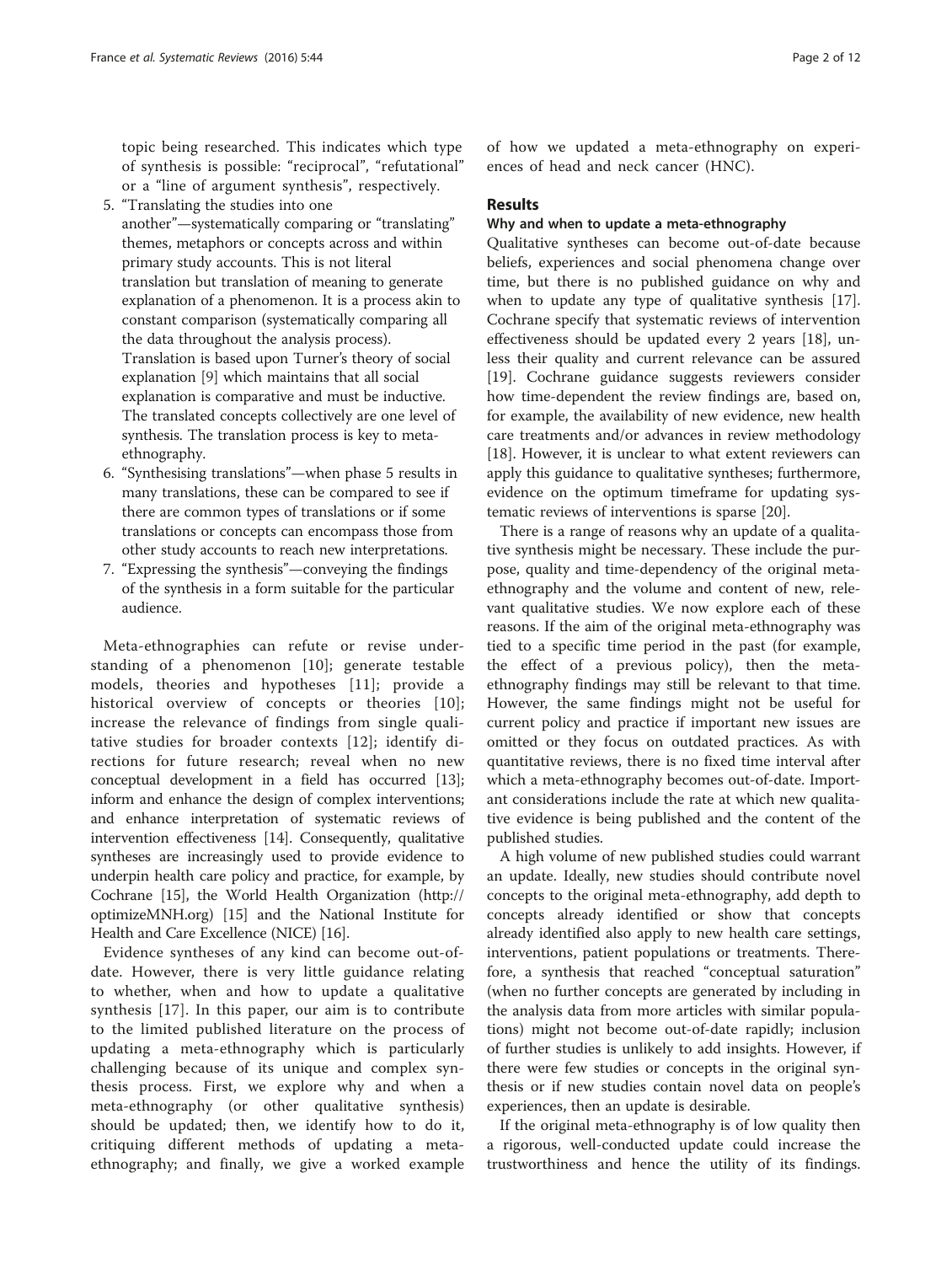<span id="page-2-0"></span>Quality judgements should be based on the conduct and/or reporting of the meta-ethnography or the existence of new methodological advances in metaethnography or qualitative reviewing. In terms of timing, updating a poor quality meta-ethnography could be done as soon as a quality issue is identified, regardless of the existence of new relevant publications.

Out-of-date qualitative syntheses may have negative consequences: health promotion interventions based on "old" syntheses of data on experiences may no longer be relevant and effective (for example, they may inadvertently encourage undesirable health behaviours) and could even stigmatise a condition (such as HIV/AIDS awareness advertising campaigns from the 1980s which emphasised its incurability and deadliness). The design of services may reflect outmoded attitudes and beliefs and thus offend people leading to reduced engagement with services, for example, cancer services in the past did not always directly disclose a cancer diagnosis to patients which would be viewed as unacceptable practice

in the UK today. We summarise the possible consequences of outdated syntheses in Table 1 and provide guiding questions to help reviewers determine if and when an update is warranted (see also Fig. [1](#page-3-0)).

## How to update a meta-ethnography—literature searches

Once reviewers decide to update a meta-ethnography, they should consider two main methodological processes: (1) how to revise the literature searches and study selection and (2) how to perform the analysis and synthesis. In Table 1, we outline factors that impact on how an update should be conducted, and Fig. [1](#page-3-0) illustrates how to choose update methods. There are two main options when updating searches and selection: replicate the earlier strategy or revise it in line with the aim of the update or a modified review question or study inclusion criteria—comprehensive searches may be unnecessary. New patient populations, health care settings, treatments and/or interventions since the original metaethnography could require a revised review question and

**Table 1** Ouestions to guide whether, when and how to update a meta-ethnography

| Guiding questions                                                                                                                                         | Issues to consider                                                                                                                                                                                                                                                                  | This is a consideration in<br>deciding |            |                            |
|-----------------------------------------------------------------------------------------------------------------------------------------------------------|-------------------------------------------------------------------------------------------------------------------------------------------------------------------------------------------------------------------------------------------------------------------------------------|----------------------------------------|------------|----------------------------|
|                                                                                                                                                           |                                                                                                                                                                                                                                                                                     |                                        | When<br>to | How<br>to<br>update update |
| Q1. What was the aim of the original meta-ethnography<br>(and is it time-sensitive)?                                                                      | If data are out-of-date, then an update might be needed. If<br>the aim was tied to a specific time period in the past, the<br>original findings may not be relevant to current practice.<br>The aim may have implications for how to update, given<br>the original search strategy. | ✓                                      |            | ✓                          |
| Q2. What is the aim of the updated meta-ethnography?                                                                                                      | The original and updated search strategies must be<br>compatible with the update aim.                                                                                                                                                                                               |                                        |            |                            |
| Q3. What is the publication rate of relevant new studies?                                                                                                 | A high volume of publications could warrant an update<br>and influence how the update is done (see also Q6).                                                                                                                                                                        | ✓                                      |            |                            |
| Q4. What is the quality of the (conduct and reporting) of<br>the original meta-ethnography?                                                               | If it is low quality:<br>• an update could increase the trustworthiness and hence<br>utility of the findings<br>• the value of adding to or comparing with the original<br>findings is questionable<br>· in terms of timing it could be re-done immediately.                        | ✓                                      |            |                            |
| Q5. Have there been methodological advances in<br>qualitative reviewing and/or the meta-ethnography<br>approach?                                          | If yes, an update could increase the trustworthiness and<br>hence utility of the findings. In terms of timing, it could be<br>re-done immediately (see also Q6).                                                                                                                    | ✓                                      |            |                            |
| Q6. Was conceptual saturation achieved in the original<br>meta-ethnography?                                                                               | If yes, inclusion of further relevant studies is unlikely to add<br>insights unless they contain new data on experiences<br>(see O7).                                                                                                                                               | $\checkmark$                           |            |                            |
| Q7. Are there (publications on) new patient populations,<br>health care contexts, treatments and/or interventions since<br>the original meta-ethnography? | If yes, an update could be useful because people's<br>experiences might differ from those already reported.<br>Could require a revised review question and literature<br>search strategy.                                                                                           | ✓                                      |            |                            |
| Q8. Does the review question need to be revised?                                                                                                          | If answer to Q7 is "yes", then it may be necessary to revise<br>the review question, literature search strategy and inclusion<br>criteria, e.g. to include a new patient population.                                                                                                | √                                      |            |                            |
| Q9. What are the potential consequences of not updating<br>the original meta-ethnography?                                                                 | If findings are out-of-date but being applied in current<br>policy/practice, the findings may not be useful or may even<br>be harmful.                                                                                                                                              | ✓                                      |            |                            |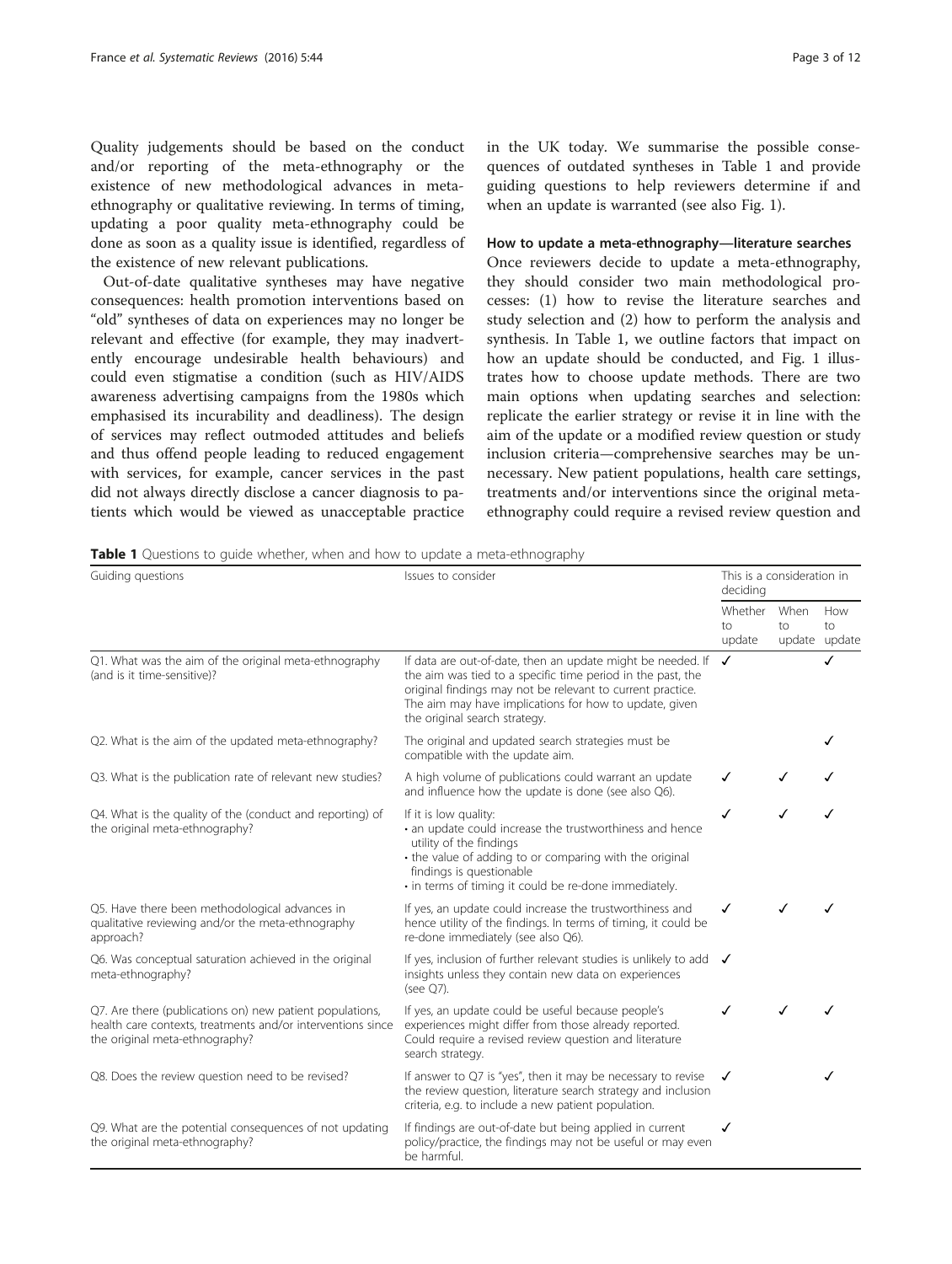<span id="page-3-0"></span>

literature search strategy to enable identification and inclusion of new relevant literature. Searches can be either comprehensive or selective, and further purposive selection of publications may be appropriate, depending on the aim of the synthesis and update.

Daker-White et al. [[21](#page-10-0)] updated their published metaethnography of the experience of living with rheumatoid arthritis by doing a separate new meta-ethnography. Their aim was to examine conceptual development over time. However, they scaled down their original comprehensive search strategy because of resource limitations. The original strategy had involved comprehensive searches of seven

databases, hand searching 11 journals, back searching reference lists of included papers and inclusion of grey literature. For the update, they conducted a simple search of only one database and did back searching. Consequently, their original and updated meta-ethnographies did not contain comparable bodies of literature; it is possible they may have missed contradictory studies which could weaken their conclusion that newer studies confirmed earlier ones [\[21\]](#page-10-0).

We do not recommend scaling down literature searches for an update without a strong rationale. Doing a less, rather than more, comprehensive search might be justifiable in certain circumstances. For instance, if (after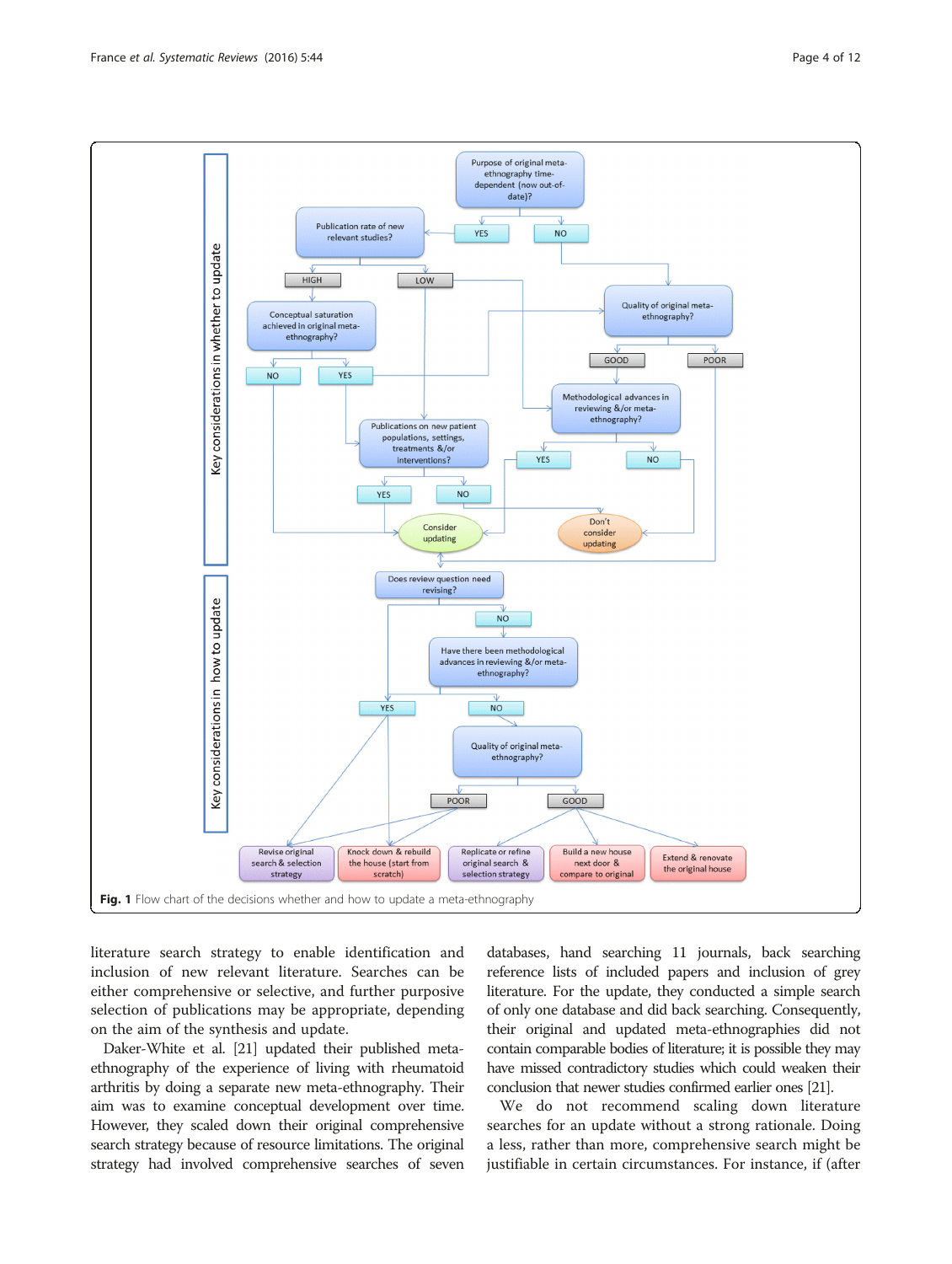comprehensive searches) reviewers are confident that they had reached conceptual saturation in their original meta-ethnography, their update could strategically search for and purposively sample only studies likely to provide new data on experiences, for instance, studies involving new patient populations. Increasingly qualitative reviewers regard exhaustive searching as unnecessary for qualitative syntheses whose purpose is to develop knowledge and theory [[22](#page-10-0)]. In brief, the search strategy should suit the aim of both the original metaethnography and the update. Amending the original literature searches has implications for deciding how to update the analysis and synthesis; we discuss this below.

## How to update a meta-ethnography—analysis and synthesis

We can find no published guidance on how to update the analysis and synthesis for a meta-ethnography. Nonetheless, based on our experiences of and reflections on updating our own syntheses and three published updates [[23](#page-10-0)–[25\]](#page-10-0), we identified three possible methods:

- 1. Add to and revise the existing meta-ethnography to incorporate the new articles. To use an analogy related to house building, this would be like extending and renovating the original house.
- 2. Do a new, standalone synthesis of the new articles, then compare the findings to the original metaethnography. To continue the analogy, this would be like building a new house next door to the original and comparing the two houses.
- 3. Start the analysis and synthesis again from "scratch" (from the beginning) by incorporating the older articles with the newer ones to create a single overarching synthesis. This would be equivalent to knocking down the house and rebuilding it.

## Extend and renovate the original house

We identified two published journal articles [\[24, 25\]](#page-10-0) - a meta-ethnography of stakeholder experiences and perceptions of tuberculosis and treatment [\[25\]](#page-10-0) and one on experiences and perceptions of breastfeeding support [[24](#page-10-0)]—which described their approach to updating the analysis and synthesis. The descriptions were extremely brief: "data were then juxtaposed alongside the original synthesis to compare 'fit' and examined for new emerging themes" [[25](#page-10-0)] (p. 231); and "articles were reviewed by one author […] and the themes compared to those in the original report. New themes which emerged were noted." [\[24](#page-10-0)] (p. 417). Reviewers in both articles examined if the newly identified studies added new concepts or contributed to existing ones to create a new single, overarching synthesis. We also identified a NICE clinical guideline [\[23\]](#page-10-0), which described in more detail updating an existing meta-ethnography

through revising it. However, rather than using metaethnographic methods they did this by conducting an aggregative narrative synthesis, which we considered potentially incompatible with the interpretive meta-ethnography approach since aggregation would limit the reviewers' ability to enhance or refine the original theory or interpretations.

There are several possible advantages of updating a meta-ethnography by extending and renovating—the output is in the form of one coherent model or set of findings, rather than two, which can increase its usefulness for the end user; there is no arbitrary dividing date between the literature in the original and update; and it is an efficient use of the resources expended on conducting the original synthesis to build on it. Disadvantages could include: update findings might be constrained or influenced by the original findings, especially if done by the original reviewers; it is challenging for a new team of reviewers if they do not have full access to the prior analysis; and there are a lack of established methods for updating in this manner. It is not ideally suited to comparing two bodies of literature over time, is of questionable value if the original review is low quality, and possibly inappropriate if the review question or literature searches have been revised. We summarise the advantages and disadvantages of this and other methods of updating in Table [2.](#page-5-0)

## Build a new house next door to the original and compare the two houses

Since we updated our meta-ethnography on HNC, two more updated meta-ethnographies [[17](#page-10-0), [21](#page-10-0)] have been published in which reviewers conducted a separate synthesis of new studies and compared this to their original meta-ethnography. McCann, Campbell and Entwistle [[17](#page-10-0)], when updating their metaethnography on the reasons why patients participate in clinical trials, reported that this method enabled them to innovate in their analysis process by grouping studies according to the type of health issue prior to synthesis. The authors stated that this process led to new insights and a more complex model compared to their original meta-ethnography. They reported the comparison of their two metaethnographies by briefly summarising the key findings and conceptual model from their original, presenting the methods and results of their update only and indicating in one sentence how the two syntheses differed:

Our two meta-ethnographic syntheses were broadly compatible, but the second more clearly indicated how participants' health-related situations can mediate the significance for people's decisions about participation of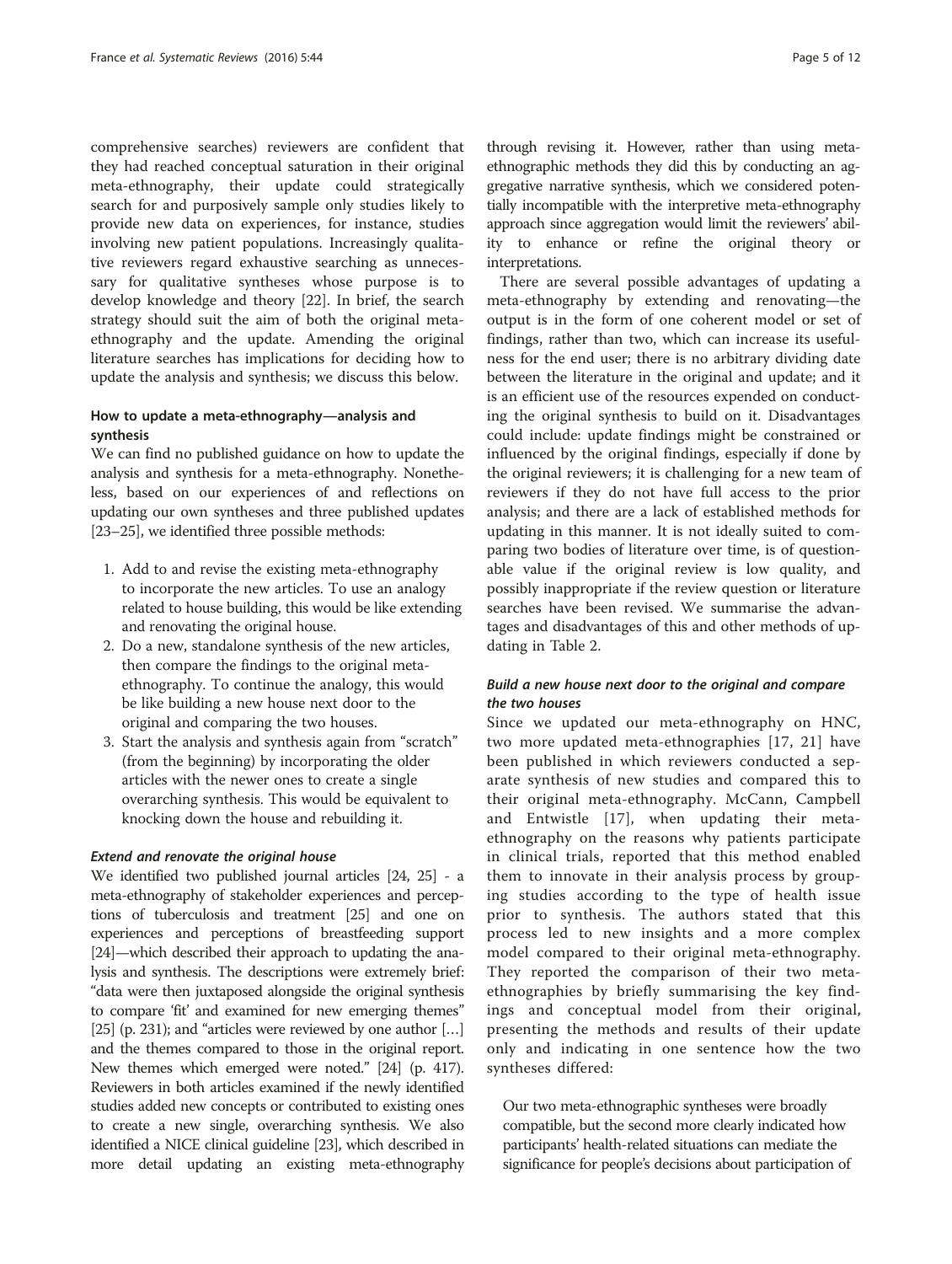<span id="page-5-0"></span>

| Table 2 Summary of characteristics of different methods of updating the analysis and synthesis in a meta-ethnography |  |  |  |  |
|----------------------------------------------------------------------------------------------------------------------|--|--|--|--|
|----------------------------------------------------------------------------------------------------------------------|--|--|--|--|

|                                                                                                              | Method of updating the analysis and synthesis in a meta-ethnography |                                                                                                                       |                                              |  |  |
|--------------------------------------------------------------------------------------------------------------|---------------------------------------------------------------------|-----------------------------------------------------------------------------------------------------------------------|----------------------------------------------|--|--|
| Characteristics                                                                                              | Extend and renovate the<br>house (add to and revise<br>original)    | Build a new house next door (do a Knock the house down<br>new standalone meta-ethnography<br>and compare to original) | and rebuild it (start<br>again from scratch) |  |  |
| Possible advantages                                                                                          |                                                                     |                                                                                                                       |                                              |  |  |
| One coherent model, set of findings,<br>conclusions (increases utility of output<br>for end users)           | ✓                                                                   |                                                                                                                       | ✓                                            |  |  |
| Can lead to new conceptual insights                                                                          | ✓                                                                   | ✓                                                                                                                     | ✓                                            |  |  |
| Allows innovation in analysis/synthesis<br>process in update                                                 |                                                                     |                                                                                                                       |                                              |  |  |
| No arbitrary dividing date between literature<br>in original and updated meta-ethnographies                  | ℐ                                                                   |                                                                                                                       |                                              |  |  |
| Efficient use of resource expended on original<br>meta-ethnography                                           | ✓                                                                   | ✓                                                                                                                     |                                              |  |  |
| Facilitates comparisons between two sets of<br>literature from different time periods                        |                                                                     | ✓                                                                                                                     |                                              |  |  |
| More easily done by a new team of reviewers                                                                  |                                                                     | ✓                                                                                                                     | ✓                                            |  |  |
| Can implement methodological advances in<br>meta-ethnography/qualitative reviewing                           |                                                                     |                                                                                                                       |                                              |  |  |
| Can improve quality and utility of poor<br>quality original meta-ethnography                                 |                                                                     |                                                                                                                       |                                              |  |  |
| Suitable if you have revised review question<br>or study selection criteria                                  |                                                                     |                                                                                                                       | ✓                                            |  |  |
| Possible disadvantages                                                                                       |                                                                     |                                                                                                                       |                                              |  |  |
| Challenging for a new team of reviewers                                                                      | ✓                                                                   |                                                                                                                       |                                              |  |  |
| Update findings might be influenced by original<br>findings, especially if done by original reviewers        | ✓                                                                   | ✓                                                                                                                     | ✓                                            |  |  |
| Can minimise influence of findings from original<br>meta-ethnography, especially if done by new<br>reviewers |                                                                     |                                                                                                                       | ✓                                            |  |  |
| Lack of established methods for updating original<br>analysis/synthesis                                      | ✓                                                                   |                                                                                                                       |                                              |  |  |
| More likely to have large number of articles<br>to synthesise (>40 is challenging)                           |                                                                     |                                                                                                                       |                                              |  |  |

key features of recruitment processes (including relationships with trial staff), of the interventions and processes involved in particular trials, and of participants' general inclinations to support research. [[18](#page-10-0)] (p. 239).

They chose not to add to their original metaethnography because they wanted to avoid forcing more recent data to fit their original findings; they purposely did not refer to the findings of their original until the update had been completed. In retrospect, they concluded their concerns had been unfounded since their two meta-ethnographies had broadly similar findings. They reflected that their update approach had aided identification of the insights added by the newer studies.

Daker-White et al. [[21](#page-10-0)] chose the same update approach to address their aim of illustrating conceptual development through time. In their original and updated

meta-ethnographies of experiences of rheumatoid arthritis, they compared studies published in two time periods; however, these periods were arbitrarily separated by the date on which they had conducted the original literature searches. This typical approach to updating literature searches perhaps limits the usefulness of the "build a new house next door" method of updating unless, by chance, the newer studies all have a different focus on the same topic than the older studies. Daker-White et al. [[21\]](#page-10-0) presented the methods and findings of their two syntheses separately and then compared the key concepts from each. They also compared the focuses, sorts of coping strategies identified, study designs, academic disciplines of the authors and the conceptual depth in the two bodies of literature. They concluded that in the update: "papers were more concerned about perceptions of 'control' and incorporated a 'career'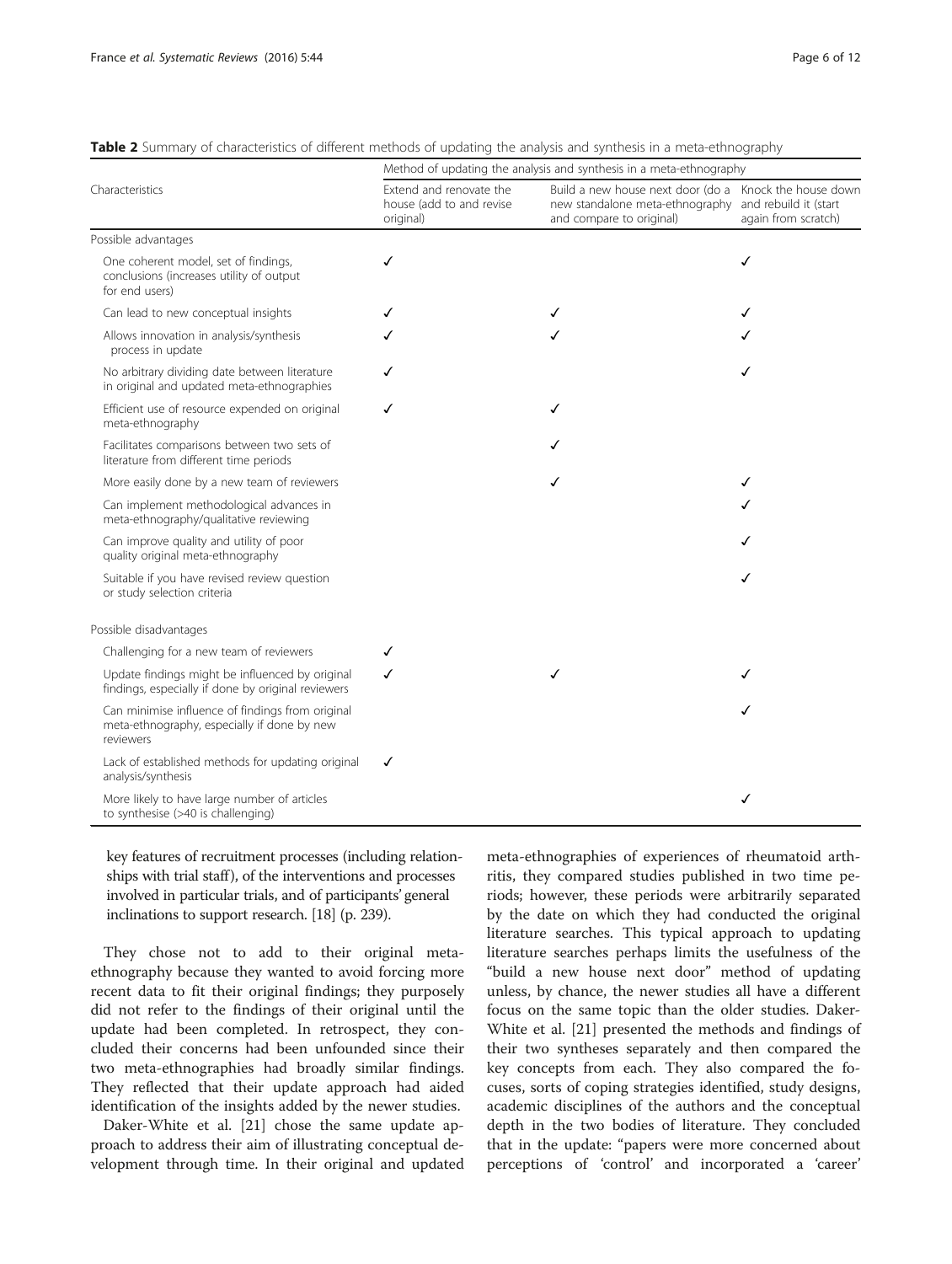model of the experience of RA [rheumatoid arthritis] where people adapted to new circumstances brought by the disease." [[21\]](#page-10-0) (p. 8).

A possible disadvantage of doing a new standalone meta-ethnography is that the findings and models from the original and the update might not be fully integrated, so making it harder for end users to use the output. Also, if the original meta-ethnography was of low quality (or used incompatible literature search and selection methods), then the value of comparing it with the update might be questionable.

#### Knock down the house and rebuild it

An alternative method of updating a meta-ethnography, not reported in published meta-ethnographies, is to start again from scratch. This involves reviewers "knocking down and rebuilding the house" by integrating the old and new articles into a single new meta-ethnography, disregarding the earlier findings. This may or may not involve re-designing and re-running the original literature search and selection strategy. Starting again could be necessary in certain circumstances, also described in Table [2](#page-5-0), for instance, if the original meta-ethnography was poor quality in conduct or reporting, if the reviewers have revised the review question or study selection criteria or if they need to implement methodological advances in meta-ethnography or qualitative reviewing.

Starting from scratch may be desirable to avoid the updated findings being influenced or constrained by the original findings; to avoid having an arbitrary dividing date between the bodies of literature in the original and updated meta-ethnographies; to allow innovation in the analysis and synthesis process in the update; and/or to produce one coherent model or set of findings to increase the utility of the output for end users; otherwise, it may be more efficient to build upon (extend) the existing meta-ethnography. However, if the overall number of published studies to be synthesised is high then starting again from scratch might be unfeasible, unless purposive sampling is used. Some expert reviewers believe that around 40 articles is the maximum number that can be synthesised effectively using the metaethnography approach [[13](#page-10-0)], but over 70 articles have been synthesised successfully [\[26](#page-10-0)]. Next, we report how we approached an update of our meta-ethnography [[27](#page-10-0)] to examine patients' experiences of HNC, focusing on the analysis and synthesis processes.

#### A worked example of updating a meta-ethnography

In 2007, we conducted a meta-ethnography on patients' experiences of HNC which was, after only a few years, potentially out-of-date: we were aware that demographic changes in the HNC population and the increasing use

of complex multi-modality treatments might provide important new insights; it was likely that these new populations and treatments would be covered by the relatively large number of new relevant publications. Therefore, we decided to update our original meta-ethnography, which we did in 2011 and 2012. We intended to replicate our original exhaustive systematic search and selection strategy to help ensure identification of all relevant articles. In our original meta-ethnography, we had included 15 articles published from 1993 to September 2007. In our update, we identified a further 14 relevant articles published from September 2007 to September 2011.

There were no apparent reasons to suspect that our original meta-ethnography was of poor quality—it had been conducted for a doctoral thesis using a rigorous approach involving three senior qualitative researchers and one more junior researcher. Also we were not aware of recent relevant methodological advances and the date dividing our literature searches was arbitrary; therefore, we chose to "extend and renovate" our original metaethnography. We have reported the methods in detail for the updated meta-ethnography in Lang et al. [\[27](#page-10-0)]; here, we focus on the analysis and synthesis processes.

It was unclear exactly how previous reviewers [\[24](#page-10-0), [25](#page-10-0)], who had used a similar update approach, had done this and so we had no methodological guidance to assist us. In our original meta-ethnography, we had produced six final synthesised concepts, described in Table [3.](#page-7-0) To make the most efficient and effective use of our previous analytic work, we decided to build on, rather than disregard, our original analysis by "extending and renovating the house". We had to adapt Noblit and Hare's [\[3](#page-10-0)] analysis and synthesis processes (phases 4 to 6), which were designed for conducting a standalone meta-ethnography, to conduct the complex process of updating a fully formulated synthesis. We describe below and in Table [4](#page-8-0) and Additional file [1](#page-10-0): Table S1 how we revised our analysis and synthesis, including how we incorporated contradictory concepts.

## Conducting the analysis and synthesis for the original meta-ethnography

In phase 3 (reading the studies) of our original metaethnography, we identified, recorded and described on index cards all the primary study authors' concepts and main conclusions in the 15 articles. In phase 4 (determining how the studies are related), we directly compared the study authors' concepts and found them to be reciprocal (about roughly similar things). In phase 5 (translating the studies into one another), we systematically compared the meanings of all the primary study authors' concepts across the papers and grouped the concepts according to shared meaning through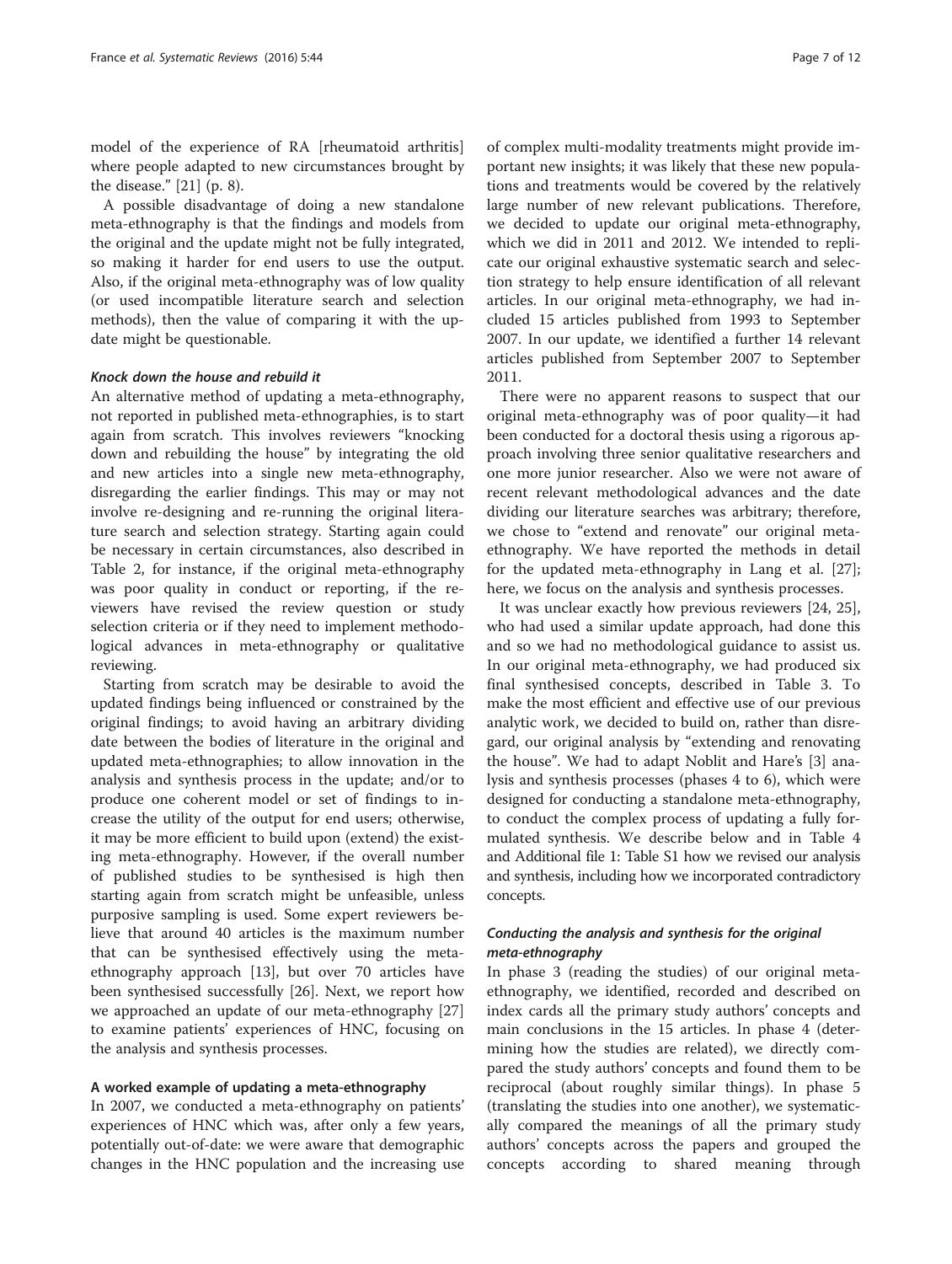|                                                                                                    | $\overline{\phantom{a}}$                                                                                     |                                                                                                                    |                                                                                                                                                                                    |                                                                                                                                                                                                                                                                                                                                                                                                     |
|----------------------------------------------------------------------------------------------------|--------------------------------------------------------------------------------------------------------------|--------------------------------------------------------------------------------------------------------------------|------------------------------------------------------------------------------------------------------------------------------------------------------------------------------------|-----------------------------------------------------------------------------------------------------------------------------------------------------------------------------------------------------------------------------------------------------------------------------------------------------------------------------------------------------------------------------------------------------|
| Translated concepts from<br>phase 5 of the original                                                | Translated concepts from phase<br>5 of the update                                                            | Final synthesised<br>concepts from<br>phase 6 of original<br>& update<br>(encompassing all<br>translated concepts) | Synthesised concept<br>description in original<br>meta-ethnography                                                                                                                 | Synthesised concept<br>description in updated<br>meta-ethnography                                                                                                                                                                                                                                                                                                                                   |
| • Living and waiting                                                                               |                                                                                                              | Uncertainty and<br>waiting                                                                                         | Being in limbo-the<br>uncertainty of living with the<br>disease and of the future.                                                                                                 | Being in limbo-the<br>uncertainty of living with the<br>disease and of the future.                                                                                                                                                                                                                                                                                                                  |
| • Disruption to life and living<br>• The experience of symptoms                                    | • The experience of diagnosis                                                                                | Disruption to<br>daily life                                                                                        | The disruption of treatment to<br>the patient's physical<br>functioning, emotions and<br>social life.                                                                              | Patients experience<br>disruption in all aspects of<br>life because of the effects of<br>cancer and its treatment,<br>beginning with the shock of<br>diagnosis. After diagnosis,<br>life is disrupted physically,<br>emotionally and socially.                                                                                                                                                      |
| • Enduring or moving on<br>• The diminished self                                                   |                                                                                                              |                                                                                                                    | The diminished self The temporary or longer-<br>lasting functional, social and<br>existential losses patients ex-<br>perience and the impact of<br>these.                          | Patients experience<br>temporary or longer-lasting<br>functional, social and<br>existential losses, which can<br>alter their life expectations.<br>The stigma of changed<br>appearance and speech,<br>damaging experiences with<br>health care professionals<br>(HCPs), and perceived<br>rejection by their next of kin<br>contribute to losses.                                                    |
| • Information<br>• Fears and expectations<br>• The significance of symptoms • Seeking cause of HNC | • Explaining HNC to<br>family and children<br>• No choice – treatment or death                               | Making sense of<br>the experience                                                                                  | Patients' continual efforts to<br>make sense of cancer and<br>what is happening to them<br>and how they develop<br>expectations about a likely<br>outcome.                         | Patients' continual efforts to<br>make sense of their cancer<br>and what is happening to<br>them and to help their family<br>- including their children - to<br>make sense of their illness.                                                                                                                                                                                                        |
| • Connection with HCPs<br>• Communicating the<br>hidden experience                                 | • Connection with family<br>and social network<br>• Connection with peers with<br>head and neck cancer (HNC) | Sharing the burden                                                                                                 | The importance of a<br>supportive relationship with<br>HCPs whose role is crucial in<br>instilling hope, maintaining<br>self-worth and counteract-<br>ing patients' vulnerability. | Developing supportive<br>connections with family,<br>friends, their wider social<br>network, HCPs and other<br>people with HNC helps<br>patients to cope emotionally<br>and practically with their illness.                                                                                                                                                                                         |
| • Finding ways to deal<br>with an uncertain future                                                 | • Enhanced future<br>• Coping with dying<br>• Self-management                                                | Finding a path                                                                                                     | Reflects the nature of life<br>beyond cancer. Patients<br>perceive their future as<br>either diminished or<br>changed.                                                             | Reflects how patients<br>characterise life beyond HNC.<br>Some limit their focus to the<br>present, living in the here and<br>now, particularly when cancer<br>is terminal. Others perceive<br>their future as either<br>diminished, changed or<br>enhanced. Establishing<br>successful coping and self-<br>management strategies is<br>associated with perceiving a<br>changed or enhanced future. |

<span id="page-7-0"></span>Table 3 Six synthesised concepts from original and updated meta-ethnography

Adapted from Lang et al.<sup>20</sup>

reciprocal translation—a process akin to constant comparison—to produce 11 translated concepts. Then, in phase 6 (synthesising translations) of the original, we further compared and contrasted these 11 translated concepts and found that some could encompass or were similar to others resulting in a final six synthesised concepts ("synthesised translations").

## Updating the analysis and synthesis

In the update, we repeated the same process for phase 3 as in our original meta-ethnography but our methods for phases 4 to 6 differed somewhat. In phases 4 and 5, which overlapped, we juxtaposed the primary study authors' concepts from each new article with our 11 translated concepts from phase 5 of the original to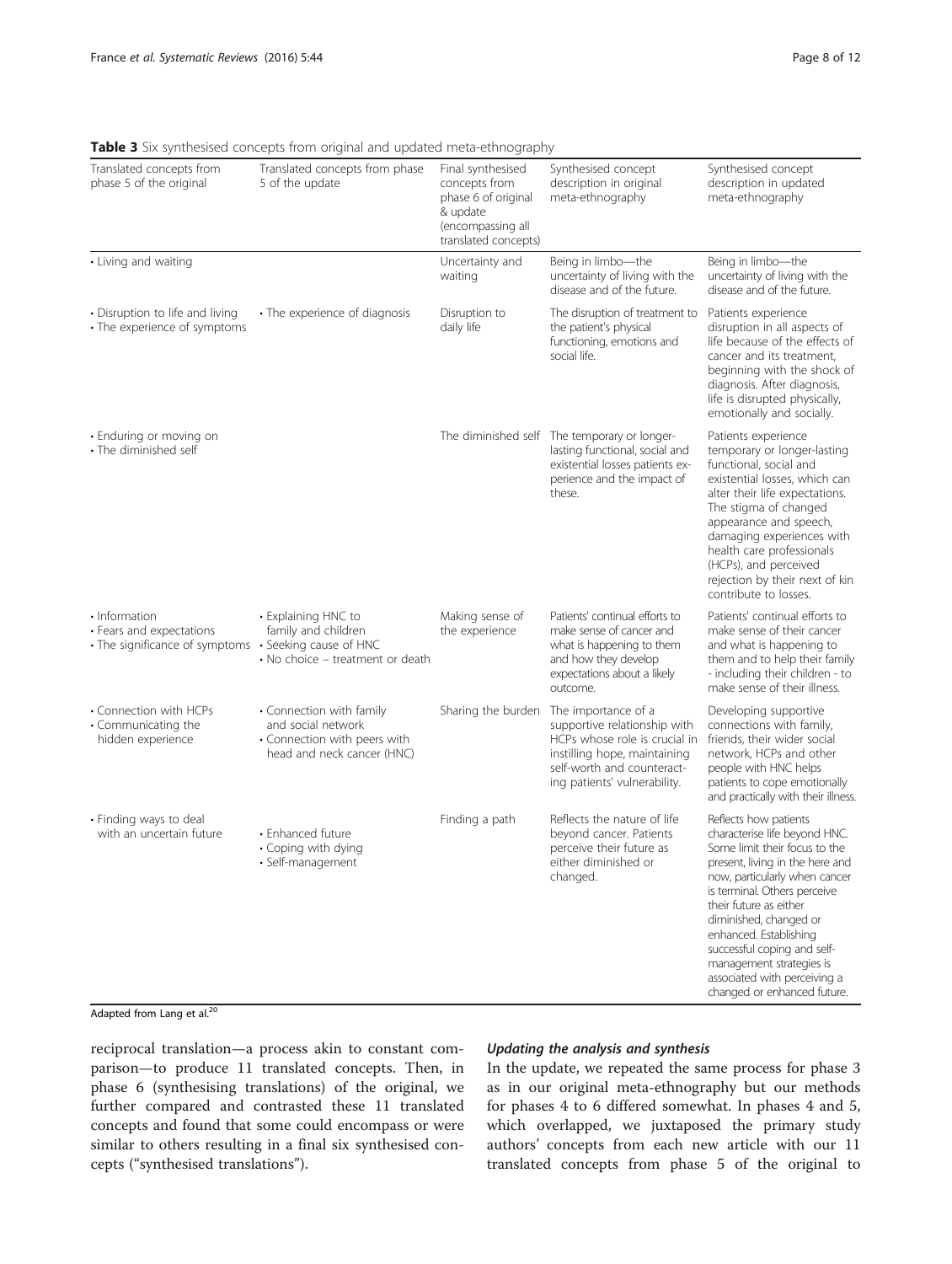| Noblit and Hare's [3]<br>7 phases                           | How we conducted each phase in our<br>original HNC meta-ethnography                                                                                                                                                                                                                                                                                            | How we conducted each phase in our<br>updated HNC meta-ethnography                                                                                                                                                                                                                                                                                                                                                                                                              |
|-------------------------------------------------------------|----------------------------------------------------------------------------------------------------------------------------------------------------------------------------------------------------------------------------------------------------------------------------------------------------------------------------------------------------------------|---------------------------------------------------------------------------------------------------------------------------------------------------------------------------------------------------------------------------------------------------------------------------------------------------------------------------------------------------------------------------------------------------------------------------------------------------------------------------------|
| 1. "Getting started"<br>(the topic focus).                  | To examine patients' experiences of HNC to provide a context<br>for future research.                                                                                                                                                                                                                                                                           | To examine patients' experiences of HNC to provide a context<br>for future research.                                                                                                                                                                                                                                                                                                                                                                                            |
| 2. Deciding what is<br>relevant to the<br>initial interest. | Exhaustive systematic search strategy; inclusion of qualitative<br>studies of the experience of HNC up to September 2007.<br>Included 15 articles.                                                                                                                                                                                                             | Replicated earlier search strategy and inclusion criteria from<br>September 2007 to September 2011. Identified a further 14<br>relevant articles.                                                                                                                                                                                                                                                                                                                               |
| 3. Reading the<br>studies.                                  | We identified, recorded and described on index cards all the<br>primary study authors' concepts and main conclusions in the<br>15 articles.                                                                                                                                                                                                                    | We identified, recorded and described on index cards the<br>primary study authors' concepts and main conclusions in the<br>14 articles.                                                                                                                                                                                                                                                                                                                                         |
| 4. Determining how<br>studies are related.                  | We directly compared the primary study authors' concepts<br>and found them to be reciprocal (about roughly similar<br>things).                                                                                                                                                                                                                                 | We juxtaposed the primary study authors' concepts from each<br>new article with our 11 translated concepts from phase 5 of<br>the original to compare meanings. Most concepts from the<br>new articles were reciprocal, but some were contradictory.                                                                                                                                                                                                                            |
| 5. Translating the<br>studies into one<br>another.          | We systematically compared the meanings of all the primary<br>study authors' concepts across the articles and grouped the<br>concepts according to shared meaning through reciprocal<br>translation to produce 11 translated concepts.                                                                                                                         | We continued the original translation process by<br>systematically comparing the meanings of the primary study<br>authors' concepts from each new article with our 11<br>translated concepts from the original. Most concepts<br>confirmed or enhanced the original translated concepts. We<br>developed 9 additional translated concepts. We re-examined<br>the articles in the original meta-ethnography to check if they<br>did in fact support the new issues and concepts. |
| 6. Synthesising<br>translations.                            | We compared and contrasted our 11 translated concepts and<br>found that some could encompass or were similar to others<br>resulting in a final six synthesised concepts ("synthesised<br>translations"): uncertainty and waiting, disruption to daily life,<br>the diminished self, making sense of the experience, sharing<br>the burden, and finding a path. | We juxtaposed the 11 original and 9 new translated concepts<br>with our six synthesised concepts from phase 6 of the original<br>meta-ethnography to systematically compare meanings.<br>We refined our synthesised concepts to reflect the new and<br>contradictory concepts.                                                                                                                                                                                                  |
| 7. Expressing the<br>synthesis.                             | In written form in an unpublished doctoral thesis.                                                                                                                                                                                                                                                                                                             | In written and diagrammatic form in a published journal<br>article.                                                                                                                                                                                                                                                                                                                                                                                                             |

<span id="page-8-0"></span>Table 4 Summary of the phases of meta-ethnography conduct and updating

systematically compare meanings. We asked if the primary study authors' concepts from the new studies represented the same meaning, added new meaning or refuted the meaning of our original translated concepts. Most concepts from the new articles were confirmatory (reciprocal), but some were contradictory (refutational). Through continuing the reciprocal translation process, continuously comparing and grouping newly identified concepts according to shared meaning, we developed nine additional translated concepts not identified in the original, shown in Table [3](#page-7-0). We also identified new aspects and issues relevant to our original 11 translated concepts and revised these, for example, "the diminished self" encompassed and was enhanced by new concepts concerning social stigma, perceived rejection by family members due to disfigurement and disability, and damaging experiences with health care professionals. We re-examined all the articles in the original metaethnography to check if they did in fact contain any previously unidentified data supporting the new and revised translated concepts.

In phase 6 of the update, we explored whether the revised original and nine additional translated concepts represented the same meaning, added new meaning or refuted the meaning of our original six synthesised concepts—we provide some examples of this process below. We concluded that the revised original and the nine new translated concepts in the new articles confirmed and supported the meaning of our six original synthesised concepts but added nuances or depth to five of them without changing their fundamental meaning, as seen in Table [3.](#page-7-0) Consequently, we then refined our original six synthesised concepts by adding further detail and concepts to them to reflect the new concepts from the more recent literature. Our updated synthesised concepts accommodated both confirmatory and contradictory concepts. In Additional file [1](#page-10-0): Table S1, we describe the confirmatory, new and contradictory data or concepts from each new article.

#### Examples of analysis and synthesis in the update

An example of contradictory concepts in newer articles related to people's perceptions of an enhanced self or future after HNC diagnosis and treatment (for example, because their family relationships had improved), which contrasted with concepts in the older articles about people's sense of self being damaged. These new contradictory concepts formed the new translated concept an "enhanced future". After reflection, we concluded that perceiving an enhanced self or future reflected a way of moving on with life, so we included this as a new facet of the synthesised concept "finding a path", which was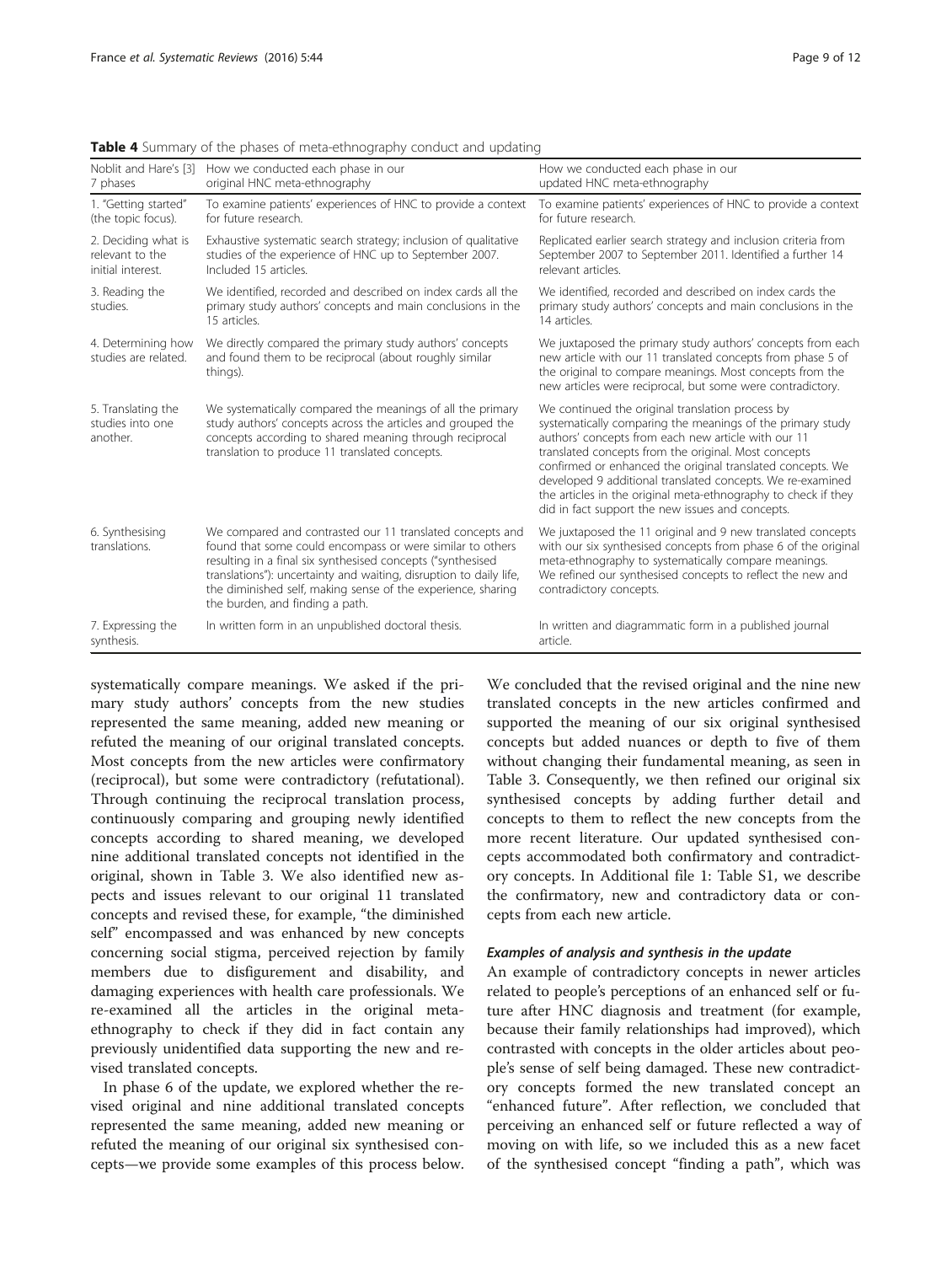originally about how people dealt with life beyond cancer. Similarly, we decided that the translated concept of self-management (for example, establishing healthy eating habits) in newer articles belonged in "finding a path" because it described people adapting to a changed future. Table [3](#page-7-0) shows all the translated concepts from the original and update and which final synthesised concepts encompassed them.

Another example of a refutational concept was the apparently positive interpretations of experiencing advanced stage HNC in the newer articles. For instance, three articles contained similar concepts about some people's "positive" reactions to dying: they involved people coping by planning ahead for death, placing limits on their life or focusing on the present. These concepts formed a new translated concept "coping with dying" which added new dimensions, relating to people using coping strategies and living in the present, to the synthesised concept "finding a path," which in the original meta-ethnography was about people seeing their future as diminished or changed.

## **Discussion**

We have presented a worked example of one possible method for updating a meta-ethnography. If we had used a different update method or approached the analysis and synthesis process differently (for example, if we had disregarded our 11 original translated concepts), we might have produced different findings because we might have noticed different conceptual groupings. Nonetheless, we believe that the final concepts resulting from a different analysis and synthesis process would have had equivalent meaning to ours, as McCann et al. [[17\]](#page-10-0) found in their build-a-new-house-next-door approach. Had we used McCann et al.'s approach in our update, then our final concepts might have differed given the greater focus on benefit finding and selfmanagement in those studies. We feel this could have resulted in a synthesis that might have overstated the positives of living with HNC. However, future methodological research could formally compare and explore different ways of updating the analysis and synthesis process.

Many of the advantages and the pitfalls we have outlined apply to all three methods of updating a metaethnography but to differing degrees. For instance, when using any of the updating methods the new analysis and synthesis could be influenced by the findings of the original meta-ethnography, even if conducted by new reviewers. However, with the extending-and-renovatingthe-house approach, there may be a greater danger of using a more deductive synthesis approach that could limit potential new insights, even if conducted by new reviewers. Other considerations apply mainly to one

method, for example, extending and renovating the house (adding to and revising the original metaethnography) might make the most efficient use of previous analytic synthesis work and gives a fully integrated, single set of findings, whereas knocking down and rebuilding the house (starting again from scratch) is the most suitable method when there are concerns over the quality of the original.

There is no specific guidance for judging the quality of a meta-ethnography's conduct or reporting, although a reporting guideline [\[28](#page-10-0)] and a method for assessing confidence in the findings of qualitative syntheses are being developed [[29](#page-10-0)]. However, we believe that generally accepted quality indicators for any kind of qualitative study, such as its trustworthiness [[30\]](#page-11-0), apply also to a meta-ethnography. Transparent reporting is a prerequisite to judging trustworthiness [[31](#page-11-0)].

Doing a new overarching meta-ethnography (knocking down and rebuilding the house) could potentially change the findings of the original meta-ethnography more than if you added to it. However, it is probably unfeasible for reviewers to forget their original findings; therefore, completely re-doing a meta-ethnography might be easier for a new team of reviewers. All of the update examples cited in this article, apart from the NICE update, involved some of the same reviewers as the original. It is fairly common for new reviewers to update quantitative systematic reviews and this could become increasingly common for qualitative syntheses too, but it may be difficult for a new team to fully access the original team's analysis to extend and renovate it.

Sensitivity analyses have been conducted for other qualitative synthesis approaches [\[32, 33\]](#page-11-0) to evaluate the impact of inadequately reported primary studies on the synthesis findings. Future methodological work could explore the use of sensitivity analyses for metaethnographies as a means to evaluate the conceptual contribution of newer articles to the synthesis when using the extending-and-renovating-the-house approach.

## **Conclusions**

We have explored the reasons for why and when to update a qualitative synthesis and examined different methods of conducting an update of a meta-ethnography. We have developed some guiding principles for choosing a particular method and give a worked example of updating a meta-ethnography. We have developed questions to be used in combination with Tables [1](#page-2-0) and [2](#page-5-0) and Fig. [1](#page-3-0) to guide those appraising updates to metaethnographies: is the reason for updating clear and justified? Is the aim of the update clear? Do the methods of updating the literature searches and selection and the analysis and synthesis fit the aim of the update? Does the search and selection strategy in the original meta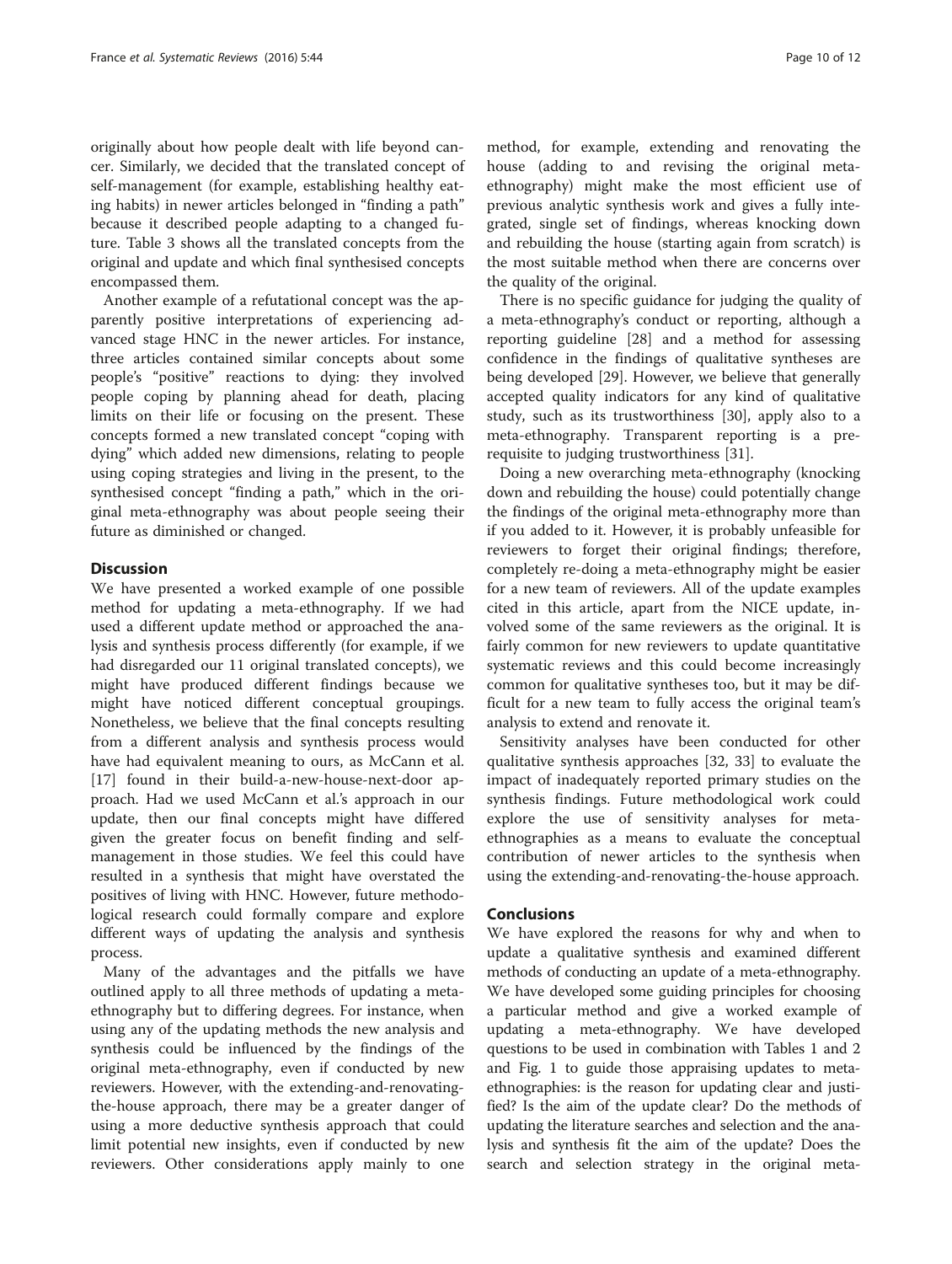<span id="page-10-0"></span>ethnography fit the aim of the update? There is very little published guidance on updating a meta-ethnography, and we believe this paper makes a unique contribution to this evolving area of meta-ethnography and qualitative synthesis methodology.

## Additional file

[Additional file 1: Table S1.](dx.doi.org/10.1186/s13643-016-0218-4) Fit between concepts in new papers and synthesised concepts from original meta-ethnography.

#### Abbreviations

HIV/AIDS: human immunodeficiency virus/acquired immune deficiency syndrome; HNC: head and neck cancer; NICE: National Institute for Health and Care Excellence.

#### Competing interests

The authors declare that they have no competing interests.

#### Authors' contributions

EF, BW and MW conceived the article. EF drafted the manuscript. HL, BW and MW conducted the analysis for the original meta-ethnography and revised the manuscript. All the authors conducted the updated meta-ethnography on which this article is based [27] and read and approved the final manuscript.

#### Authors' information

EF (PhD, MA Honours) is a senior lecturer in the Chief Scientist Office Nursing, Midwifery and Allied Health Professions Research Unit (NMAHP-RU), School of Health Sciences, University of Stirling. MW (PhD, BSc Honours, MSc, RGN) is professor of Cancer Nursing Research and Practice in the NMAHP-RU. BW (PhD, BSc Honours) is professor of Behavioural and Health Services Research, director of the NMAHP-RU, and dean of Research Enhancement at the University of Stirling. HL (PhD, BA Honours) is an independent health services researcher.

#### Acknowledgements

The preparation of this article received no specific grant from any funding agency in the public, commercial or not-for-profit sectors. A Chief Scientist Office Scotland PhD studentship awarded to HL funded the original meta-ethnography. HL and MW's time on the meta-ethnography update was supported by a grant from Macmillan Cancer Support Consequences of Treatment Collaborative. We warmly thank Rosanne Bell of University of Dundee who assisted with preparing lists of concepts and index cards and Karin Hannes, Andrew Booth and Pandora Pound who provided helpful and insightful peer reviews.

#### Received: 7 July 2015 Accepted: 24 February 2016 Published online: 15 March 2016

#### References

- 1. Wells M, Williams B, Firnigl D, Lang H, Coyle J, Kroll T, et al. Supporting 'work-related goals' rather than 'return to work' after cancer? A systematic review and meta-synthesis of 25 qualitative studies. Psychooncology. 2012; 22(6):1208–19. Article first published online: 10 AUG 2012.
- 2. Hannes K, Lockwood C. Synthesizing qualitative research: choosing the right approach. Chichester, West Sussex: John Wiley & Sons; 2011.
- Noblit GW, Hare RD. Meta-ethnography: synthesizing qualitative studies. Newbury Park, California: Sage Publications, Inc; 1988.
- 4. Paterson BL. 'It looks great but how do I know if it fits?': an introduction to meta-synthesis research. In: Hannes K, Lockwood C, editors. Synthesising Qualitative Research: Choosing the Right Approach. Chichester: John Wiley & Sons; 2012. Chapter 1.
- 5. Hannes K, Macaitis K. A move to more systematic and transparent approaches in qualitative evidence synthesis: update on a review of published papers. Qual Res. 2012;12(4):402–42.
- Hannes K. Chapter 4: Critical appraisal of qualitative research. In: Noyes J, Booth A, Hannes K, Cochrane Collaboration Qualitative Methods Group, et al., editors. Supplementary guidance for inclusion of qualitative research in

Cochrane systematic reviews of interventions. Version 1 (updated August 2011)th ed. 2011.

- 7. Dixon-Woods M, Booth A, Sutton AJ. Synthesizing qualitative research: a review of published reports. Qual Res. 2007;7(3):375–422.
- Gough D, Thomas J, Oliver S. Clarifying differences between review designs and methods. Syst Rev. 2012;1(1):28.
- 9. Turner SP. Sociological explanation as translation. Cambridge: Cambridge University Press; 1980.
- 10. Paterson BL, Connie C. Meta-study of qualitative health research: a practical guide to meta-analysis and meta-synthesis. Thousand Oaks: Sage Publications; 2001.
- 11. Thorne S, Paterson B. Shifting images of chronic illness. J Nurs Sch. 1998; 30(2):173–8.
- 12. Levack WMM. The role of qualitative metasynthesis in evidence-based physical therapy. Physical Therapy Reviews. 2012;17(6):390–7. 8.
- 13. Campbell R, Pound P, Morgan M, Daker-White G, Britten N, Pill R, Yardley L, Pope C, Donovan J. Evaluating meta-ethnography: systematic analysis and synthesis of qualitative research. Health Technol Assess. 2011;15(43).
- 14. Ring N, Jepson R, Pinnock H, Wilson C, Hoskins G, Wyke S, et al. Developing novel evidence-based interventions to promote asthma action plan use: a cross-study synthesis of evidence from randomised controlled trials and qualitative studies. Trials. 2012;13(1):216.
- 15. Gülmezoglu AM, Chandler J, Shepperd S, Pantoja T. Reviews of qualitative evidence: a new milestone for Cochrane [editorial]. Cochrane Database Syst Rev. 2013;11: ED000073-ED000073.
- 16. Nunes V, Neilson J, O'Flynn N, Calvert N, Kuntze S, Smithson H, Benson J, Blair J, Bowser A, Clyne W, Crome P, Haddad P, Hemingway S, Horne R, Johnson S, Kelly S, Packham B, Patel M, Steel J. Clinical guidelines and evidence review for medicines adherence: involving patients in decisions about prescribed medicines and supporting adherence. London: National Collaborating Centre for Primary Care and Royal College of General Practitioners, 364. 2009.
- 17. McCann S, Campbell M, Entwistle V. Recruitment to clinical trials: a metaethnographic synthesis of studies of reasons for participation. J Health Serv Res Policy. 2013;18(4):233–41.
- 18. Higgins JPT, Green S (editors). Cochrane handbook for systematic reviews of interventions. Version 5.1.0 [updated March 2011]. The Cochrane Collaboration; 2011. Available from [www.cochrane-handbook.org](http://www.cochrane-handbook.org). Accessed on 07/03/16.
- 19. Centre for Reviews and Dissemination, University of York. Systematic Reviews: CRD's guidance for undertaking reviews in health care. University of York, UK: Centre for Reviews and Dissemination; 2008.
- 20. Moher D, Tsertsvadze A, Tricco A, Eccles M, Grimshaw J, Sampson M, Barrowman N. When and how to update systematic reviews. Cochrane Database Syst Rev 2008;1.
- 21. Daker-White G, Donovan J, Campbell R. Redefined by illness: metaethnography of qualitative studies on the experience of rheumatoid arthritis. Disabil Rehabil. 2013;36(13):1061–71.
- 22. Finfgeld-Connett D, Johnson ED. Literature search strategies for conducting knowledge-building and theory-generating qualitative systematic reviews. J Adv Nurs. 2013;69(1):194–204.
- 23. National Collaborating Centre for Primary Care (UK). Medicines adherence: involving patients in decisions about prescribed medicines and supporting adherence. Hyde Park, London: The Royal College of General Practitioners; 2009.
- 24. McInnes RJ, Chambers JA. Supporting breastfeeding mothers: qualitative synthesis. J Adv Nurs. 2008;62(4):407–27.
- 25. Noyes J, Popay J. Directly observed therapy and tuberculosis: how can a systematic review of qualitative research contribute to improving services? A qualitative meta-synthesis. J Adv Nurs. 2007;57(3):227–43.
- 26. Toye F, Seers K, Allcock N, Briggs M, Carr E, Barker K. Meta-ethnography 25 years on: challenges and insights for synthesising a large number of qualitative studies. BMC Med Res Methodol. 2014;14(1):80.
- 27. Lang H, France E, Williams B, Humphris G, Wells M. The psychological experience of living with head and neck cancer: a systematic review and meta‐synthesis. Psychooncology. 2013;22(12):2648–63.
- 28. France E, Ring N, Noyes J, Maxwell M, Duncan E, Jepson R, et al. Developing meta-ethnography reporting guidelines and standards for research (eMERGE). Protocol version 2. 2015. Available from: [http://www.nets.nihr.ac.](http://www.nets.nihr.ac.uk/projects/hsdr/1311460) [uk/projects/hsdr/1311460](http://www.nets.nihr.ac.uk/projects/hsdr/1311460) Accessed on 07/03/16.
- 29. Lewin S, Glenton C, Munthe-Kaas H, Carlsen B, Colvin CJ, Gülmezoglu M, et al. Using qualitative evidence in decision making for health and